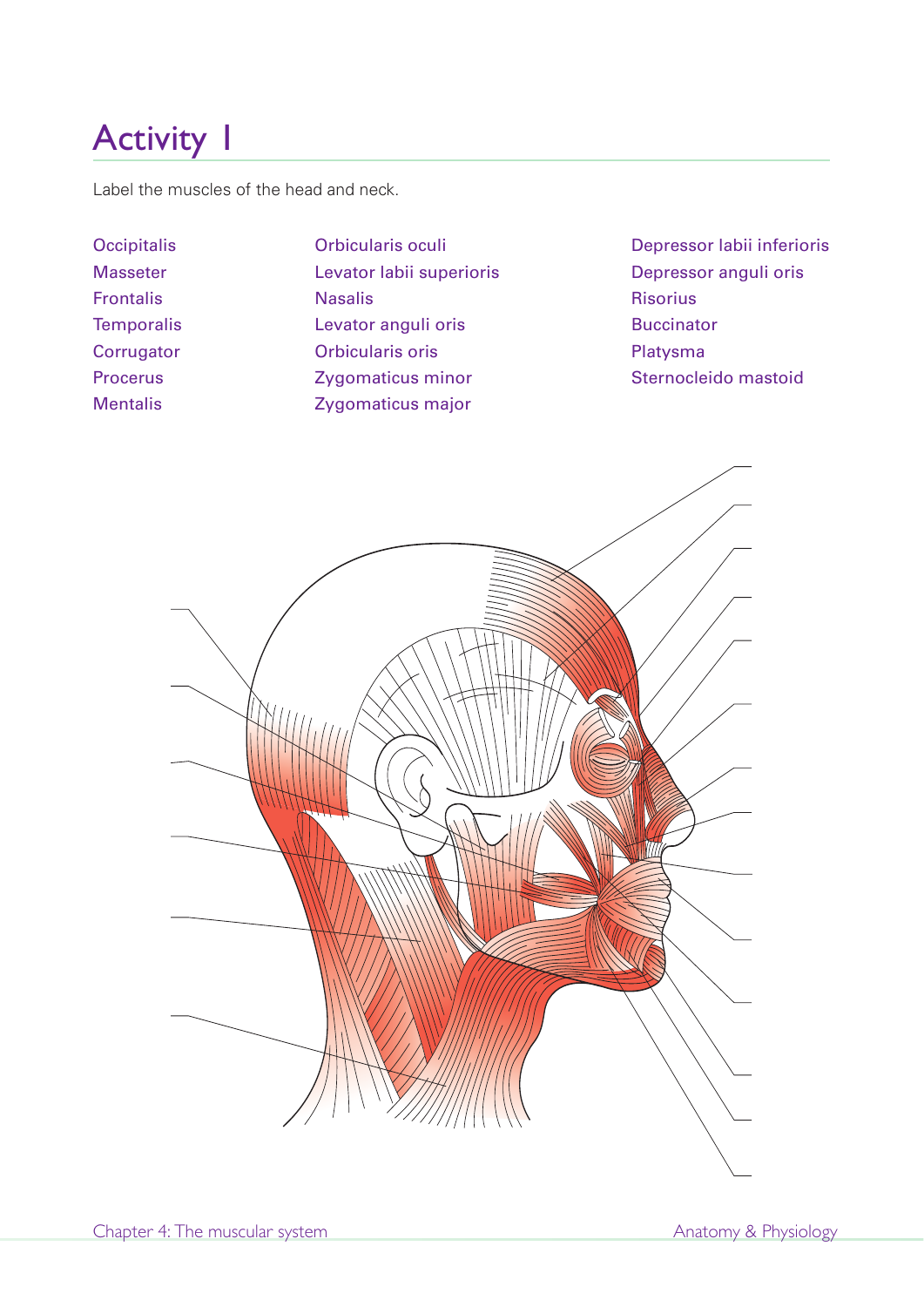Label the muscles of the shoulder.

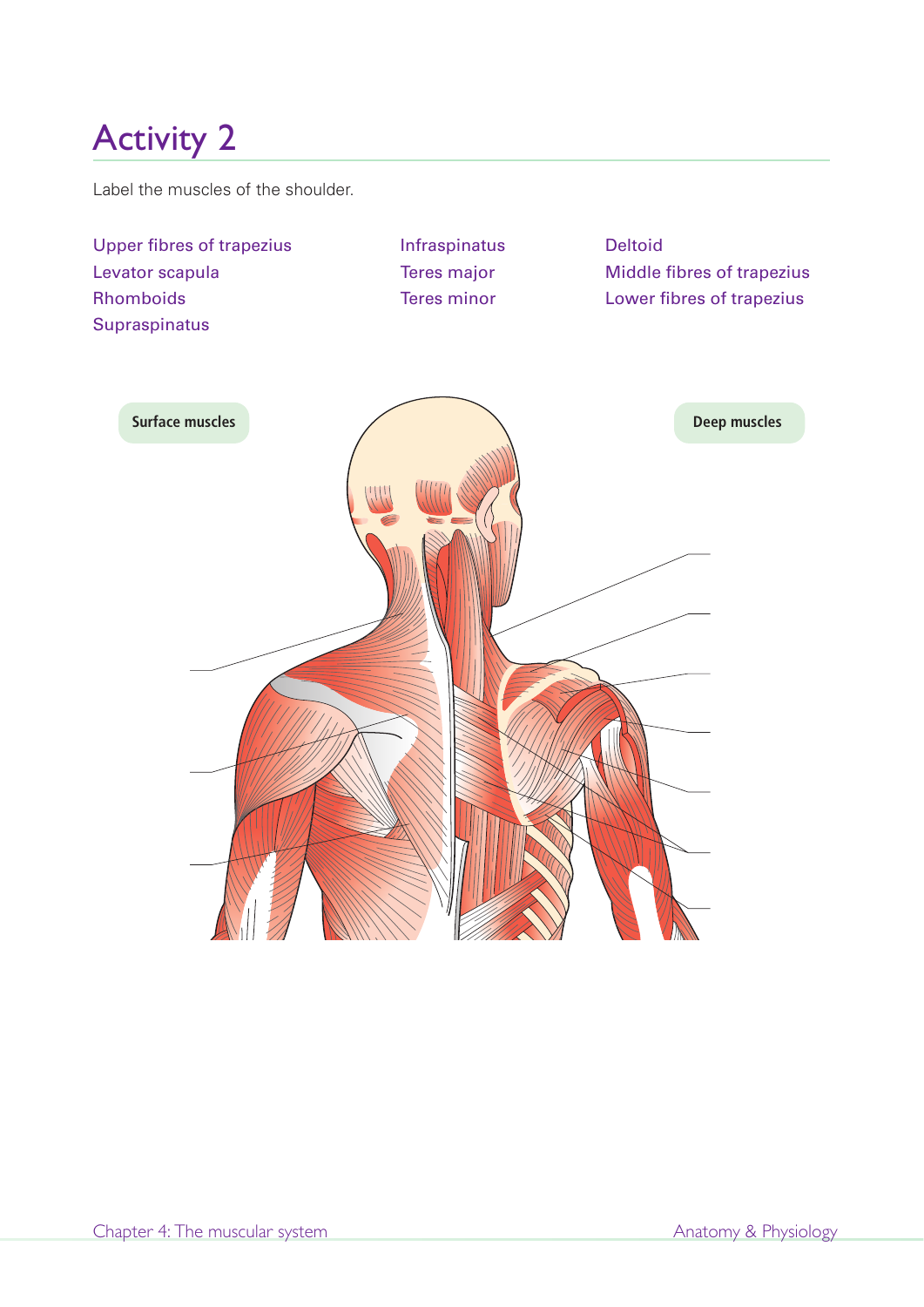Label the deep muscles of the posterior of the upper limb.

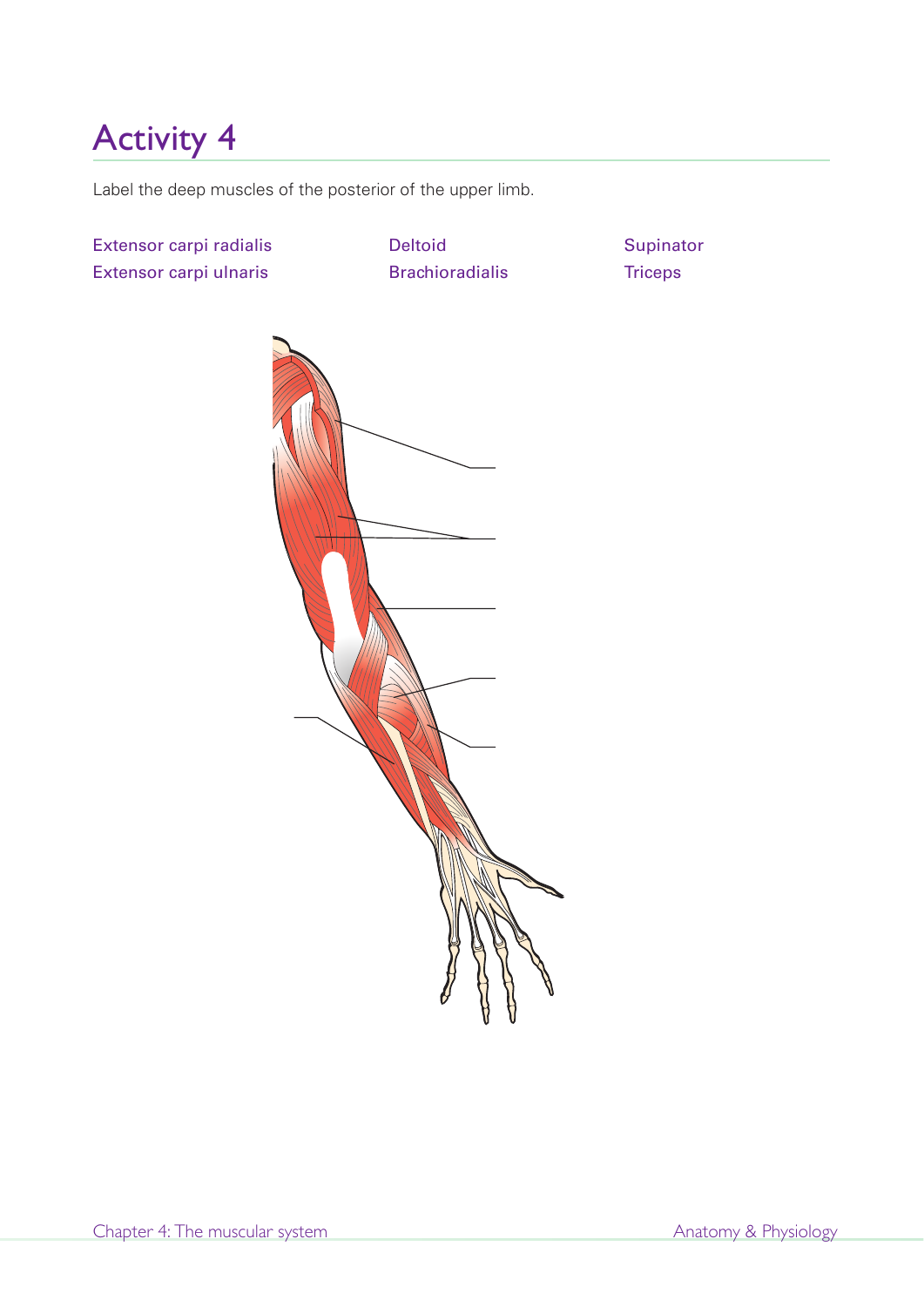Label the superficial muscles of the anterior of the lower limb.

**Sartorius** Tibialis anterior Adductor longus Iliopsoas Gracilis Peroneus longus Extensor digitorum longus Pectineus

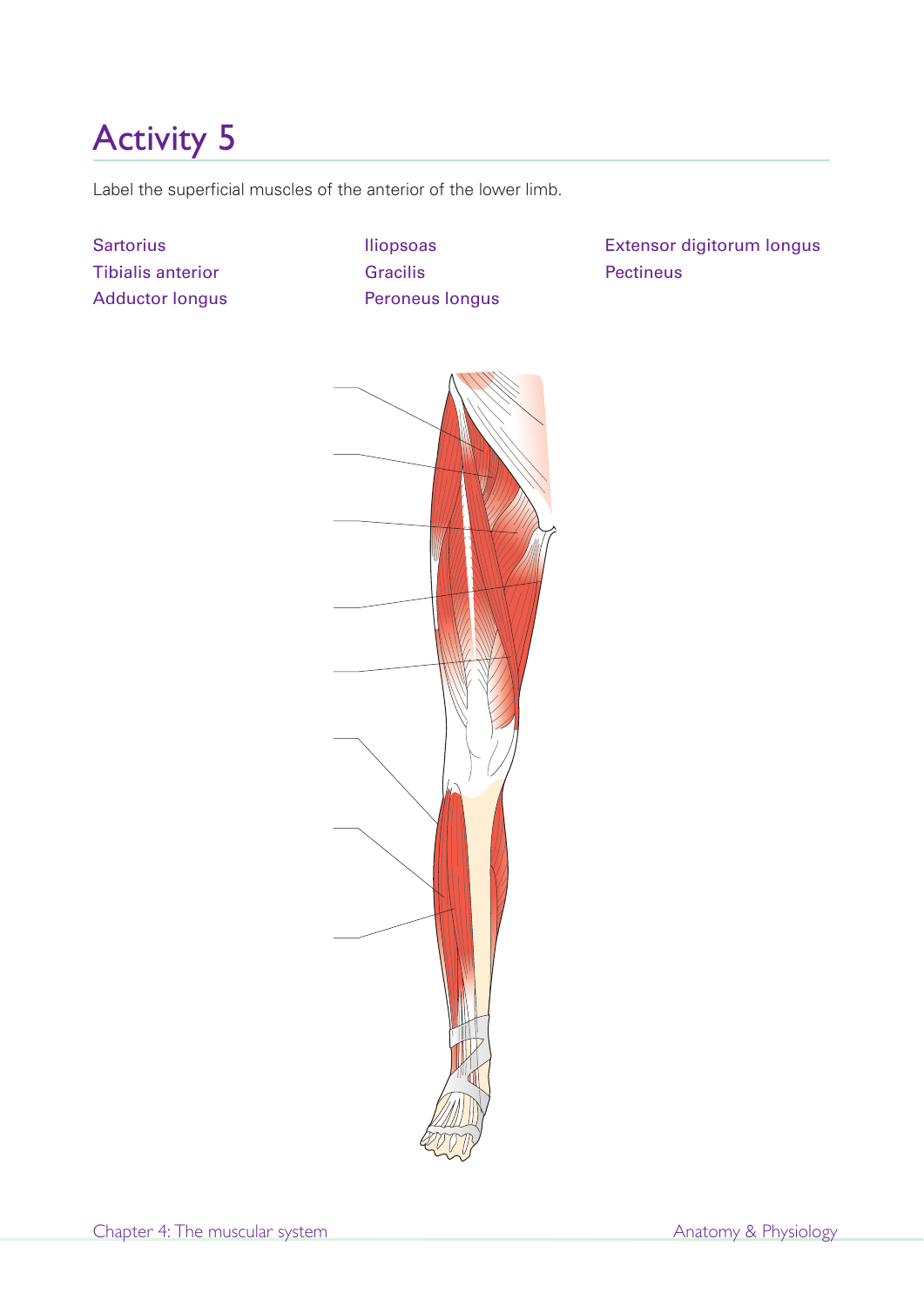Label the deep muscles of the posterior of the lower limb.

Flexor hallicus longus Soleus Gracilis Semimembranosus Achilles tendon Peroneus longus

Flexor digitorum longus Tibialis posterior Piriformis Tendon of semitendinosus Adductor magnus

Short head of biceps femoris Gluteus minimus Tendon of long head of biceps femoris

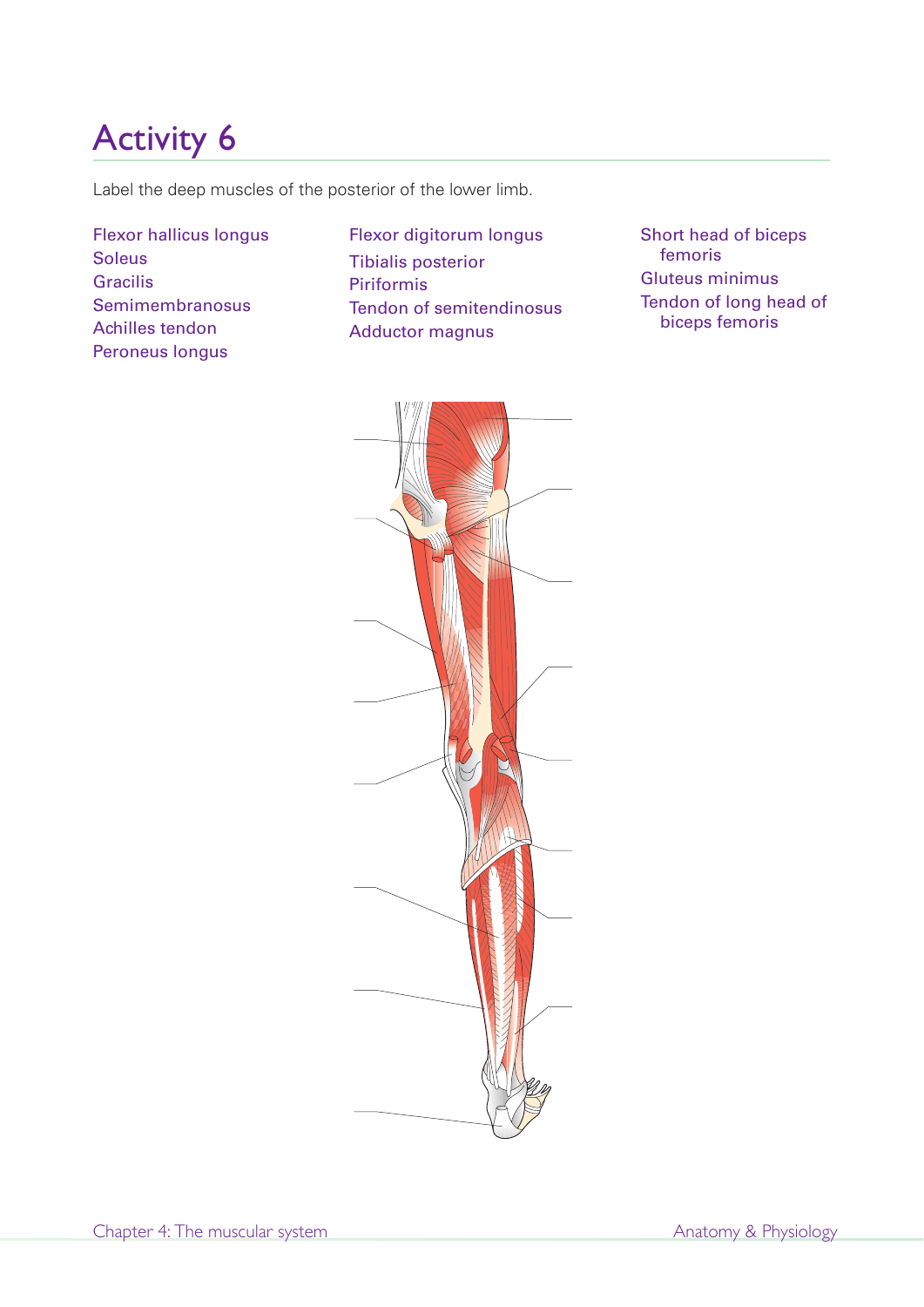Label the muscles of the anterior of the trunk.

Pectoralis major Rectus abdominis Serratus anterior

External obliques Transversus abdominis Pectoralis minor

Internal obliques Deltoid Internal intercostal

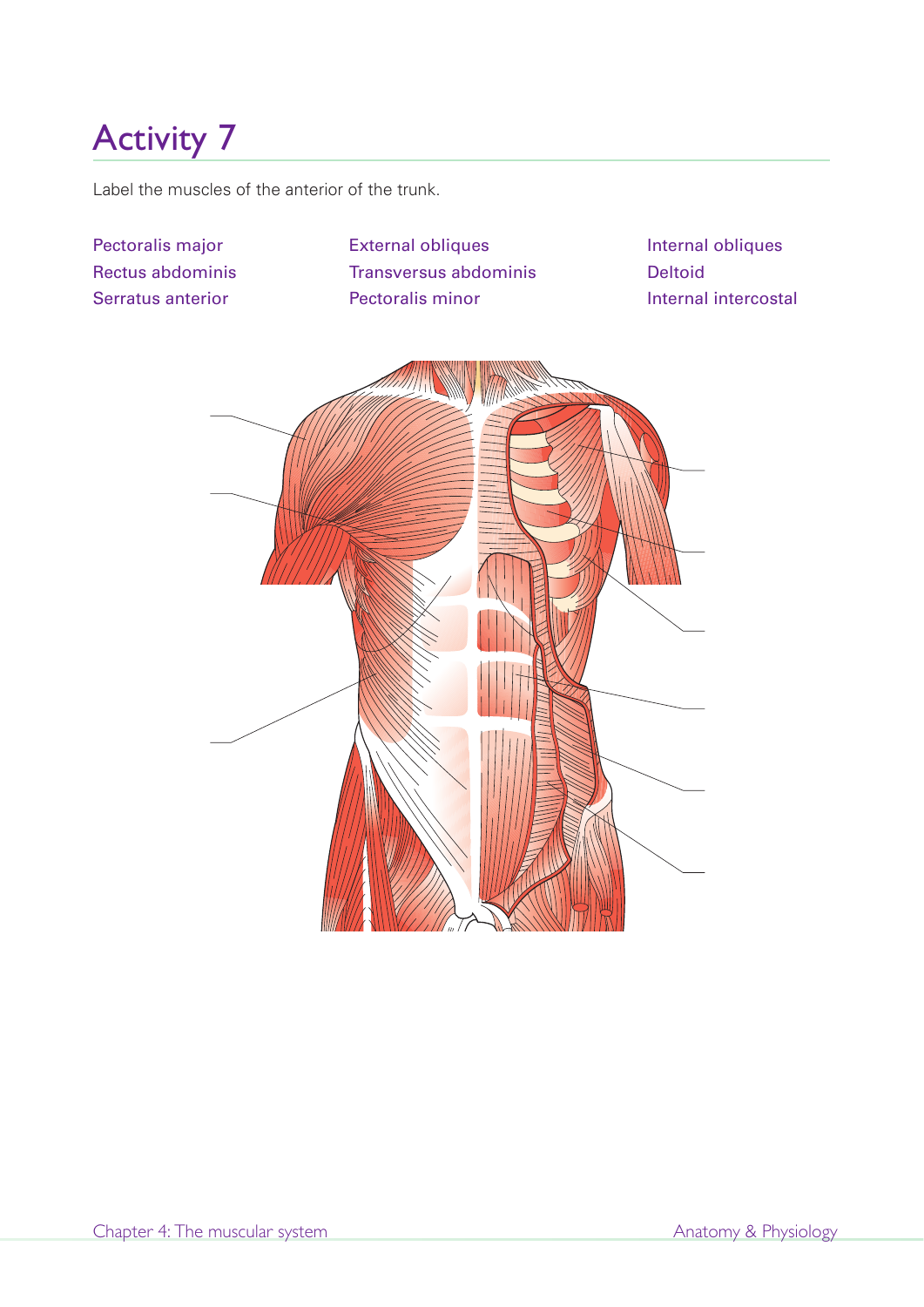Label the muscles of respiration.

# Diaphragm External intercostals Internal intercostals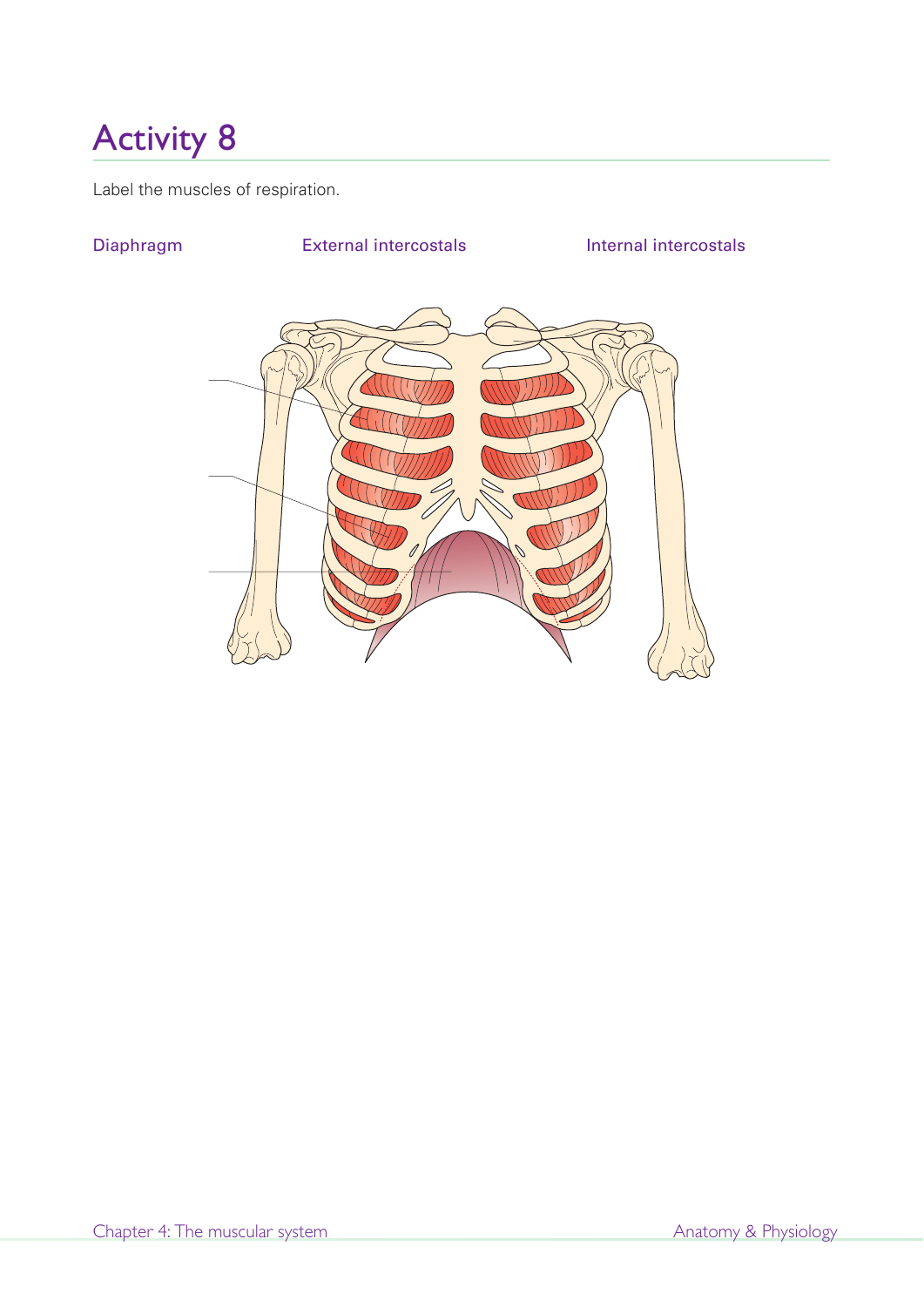Label the muscles of the posterior of the trunk.

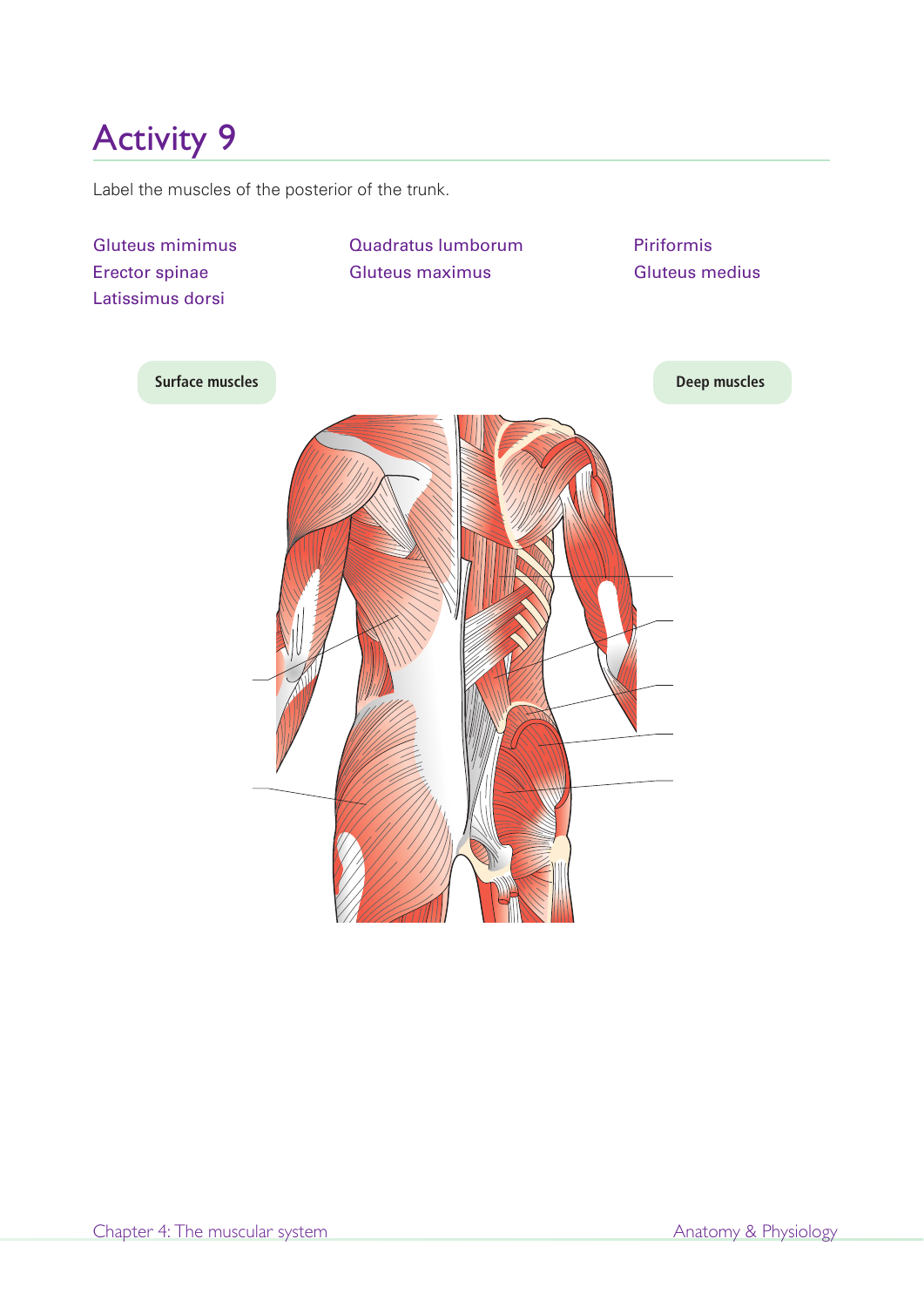Complete the crossword.



### **Across**

- 4. circular muscle surrounding mouth  $(11, 4)$
- 7. muscle used to express surprise
- 11. muscle attached to frontalis muscle via a tendon
- 12. muscle positioned over centre of lip

### **Down**

- 1. main muscle of mastication
- 2. muscle used when blinking (11, 5)
- 3. muscle that raises upper lip (7, 5, 10)
- 5. long muscle extending from sternum to mastoid process
- 6. fan-shaped muscle above and in front of ear
- 8. muscle that creates a grinning expression
- 9. muscle that depresses the lower jaw as in yawning
- 10. main muscle of cheek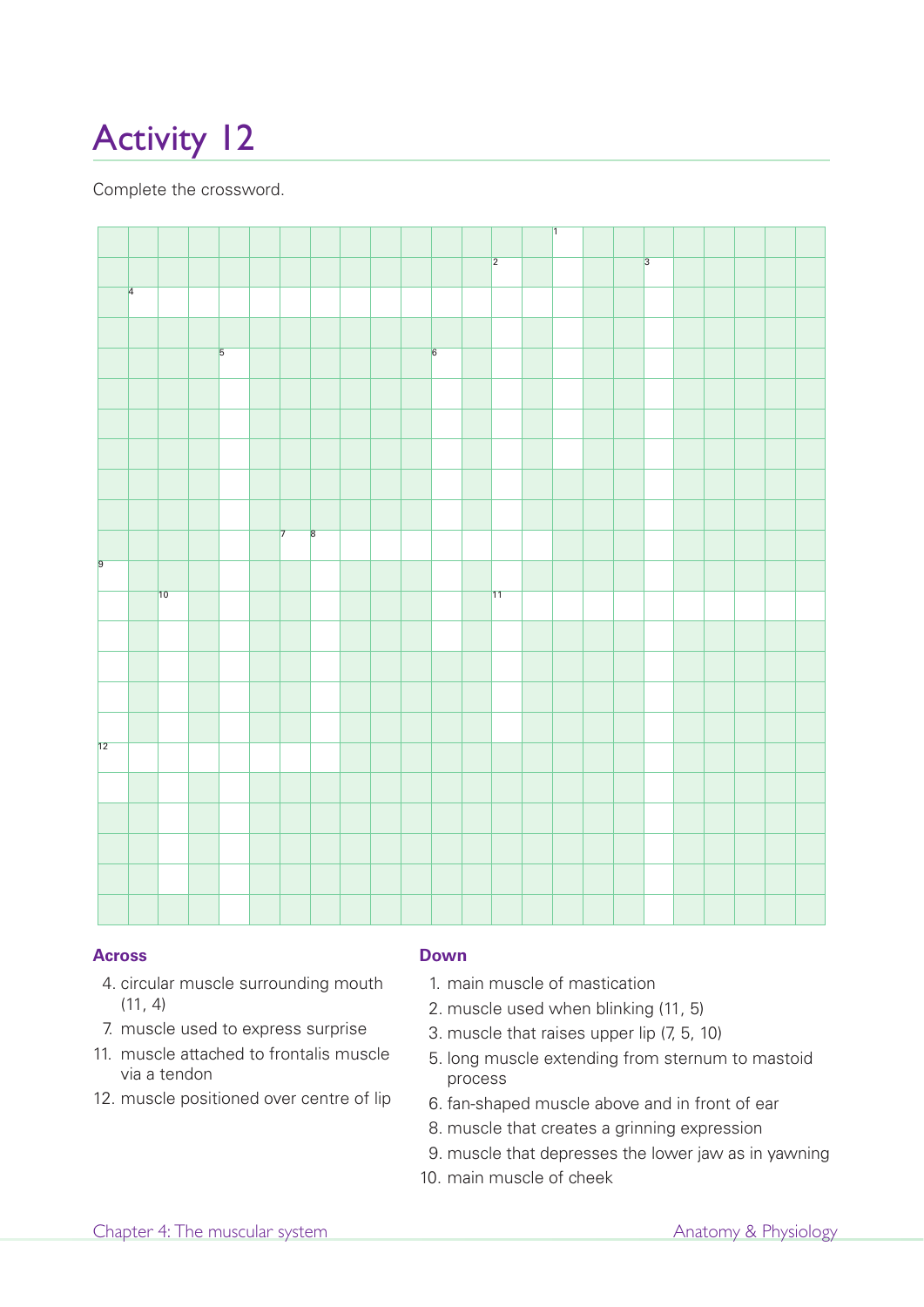Complete the crossword.



### **Across**

- 1. often referred to as the "swimmer's muscle" (10, 5)
- 3. these muscles help to increase the depth of thoracic cavity (8, 12)
- 4. strap-like muscle connecting cervical vertebrae to scapula (7, 7)

### **Down**

- 2. broad, curved muscle at side of ribcage (8, 8)
- 5. this muscle can be felt as a bulge on radial side of forearm
- 7. large, superficial calf muscle with two bellies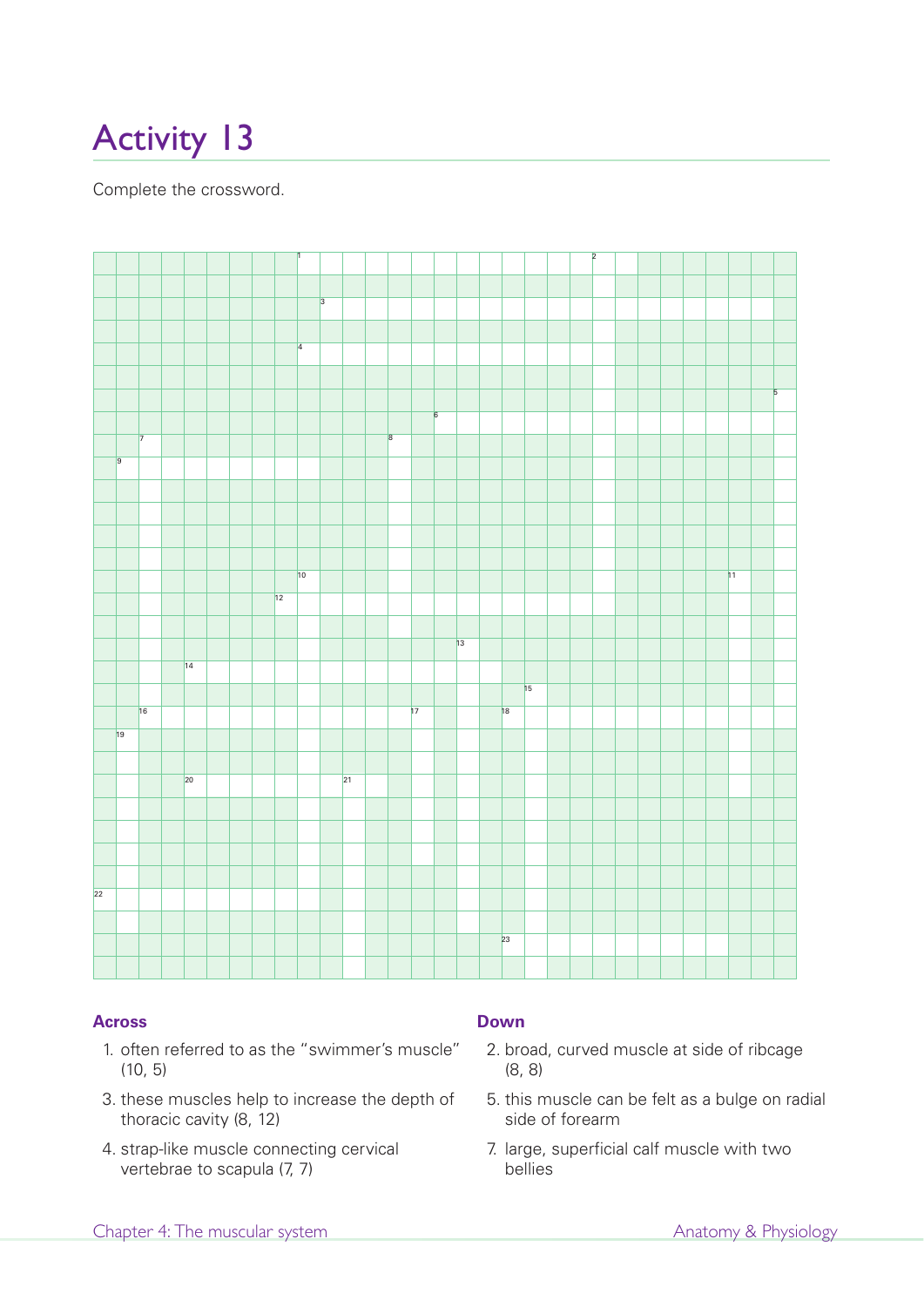### **Across** (cont.)

- 6. muscle that dorsiflexes and inverts the foot (8, 8)
- 9. long muscle in leg that flexes both hip and knee
- 12. muscle covering the anterior of upper chest
- 14. largest of buttock muscles
- 16. the only muscle that moves head but is not attached to any vertebrae
- 18. this muscle pronates and flexes the forearm
- 20. fibres of this muscle lie in-between scapulae
- 22. as a group these muscles extend the knee and flex the hip
- 23. group of three muscles on posterior of thigh

### **Down** (cont.)

- 8. group of four muscles on medial of thigh
- 10. so-called "six pack" muscle (6, 9)
- 11. deeply seated pelvic muscle
- 13. muscle located in depression above spine of scapula
- 15. important postural muscle that extends the spine
- 17. thick, triangular-shaped muscle on cap of shoulder
- 19. tension is commonly found in upper fibres of this muscle
- 21. large dome-shaped muscle separating thorax from abdomen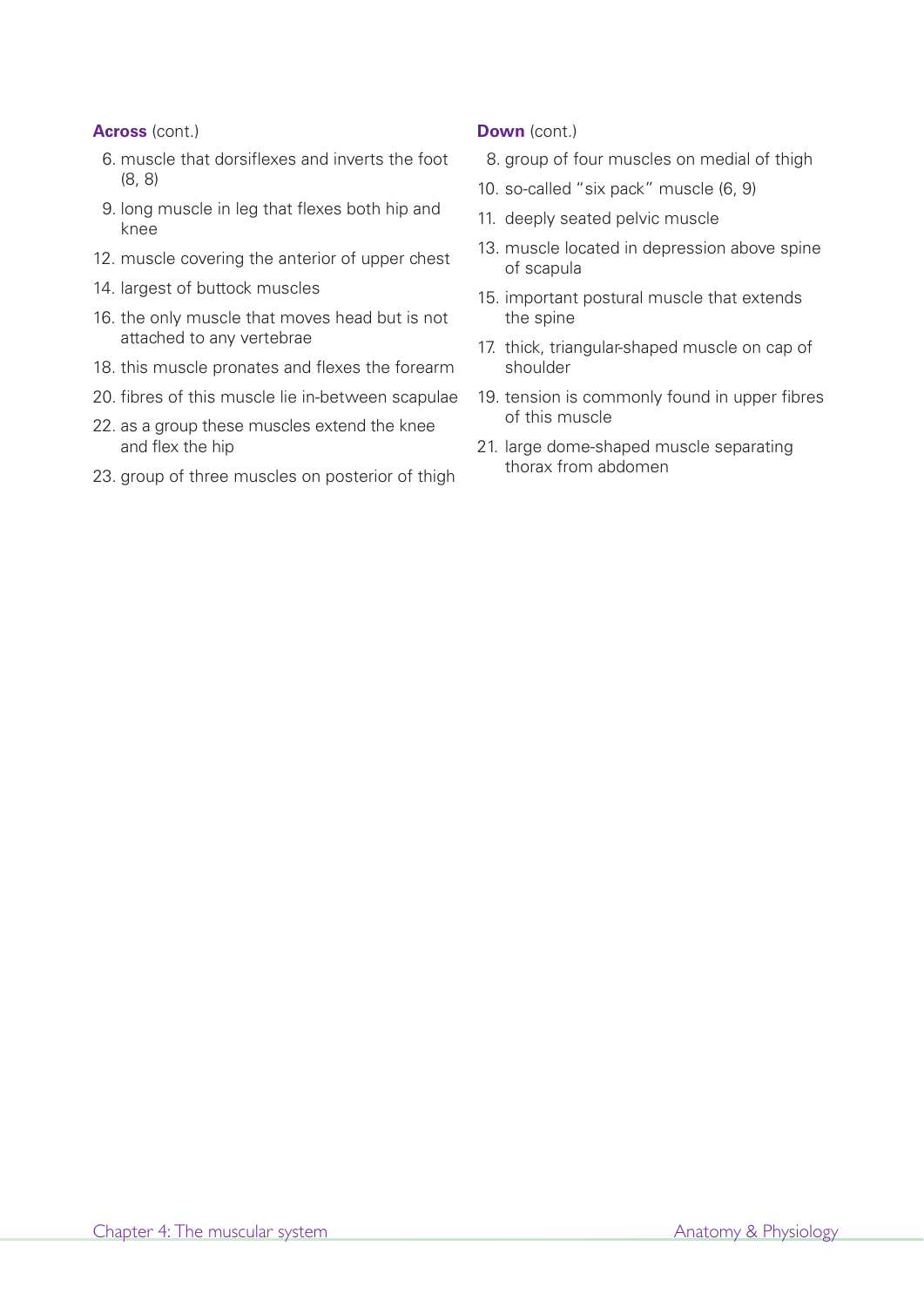Match the key words to the definitions in the box.

| <b>Pyruvic acid</b> | Adenosine triphosphate | Hypertrophy   |
|---------------------|------------------------|---------------|
| Actin               | Muscular dystrophy     | Involuntary   |
| <b>Oxidation</b>    | Fibromyalgia           | <b>Sprain</b> |
| Protein             |                        |               |

| <b>Key words</b> | <b>Definitions</b>                                                                   |
|------------------|--------------------------------------------------------------------------------------|
|                  | Thinner of the two protein filaments in skeletal<br>muscle                           |
|                  | Type of muscle tissue found in the digestive and<br>urinary tracts                   |
|                  | Increase in the size and diameter of muscle fibres                                   |
|                  | Chronic condition producing musculoskeletal<br>pain, lethargy and fatigue            |
|                  | Progressively crippling disease in which the<br>muscles gradually weaken and atrophy |
|                  | 20% of the composition of muscle tissue                                              |
|                  | The combining of glucose with oxygen to release<br>energy                            |
|                  | Chemical compound that stores the energy<br>needed for muscle contraction            |
|                  | A compound formed during the oxidation of<br>glycogen                                |
|                  | Complete or incomplete tear in the ligaments<br>around a joint                       |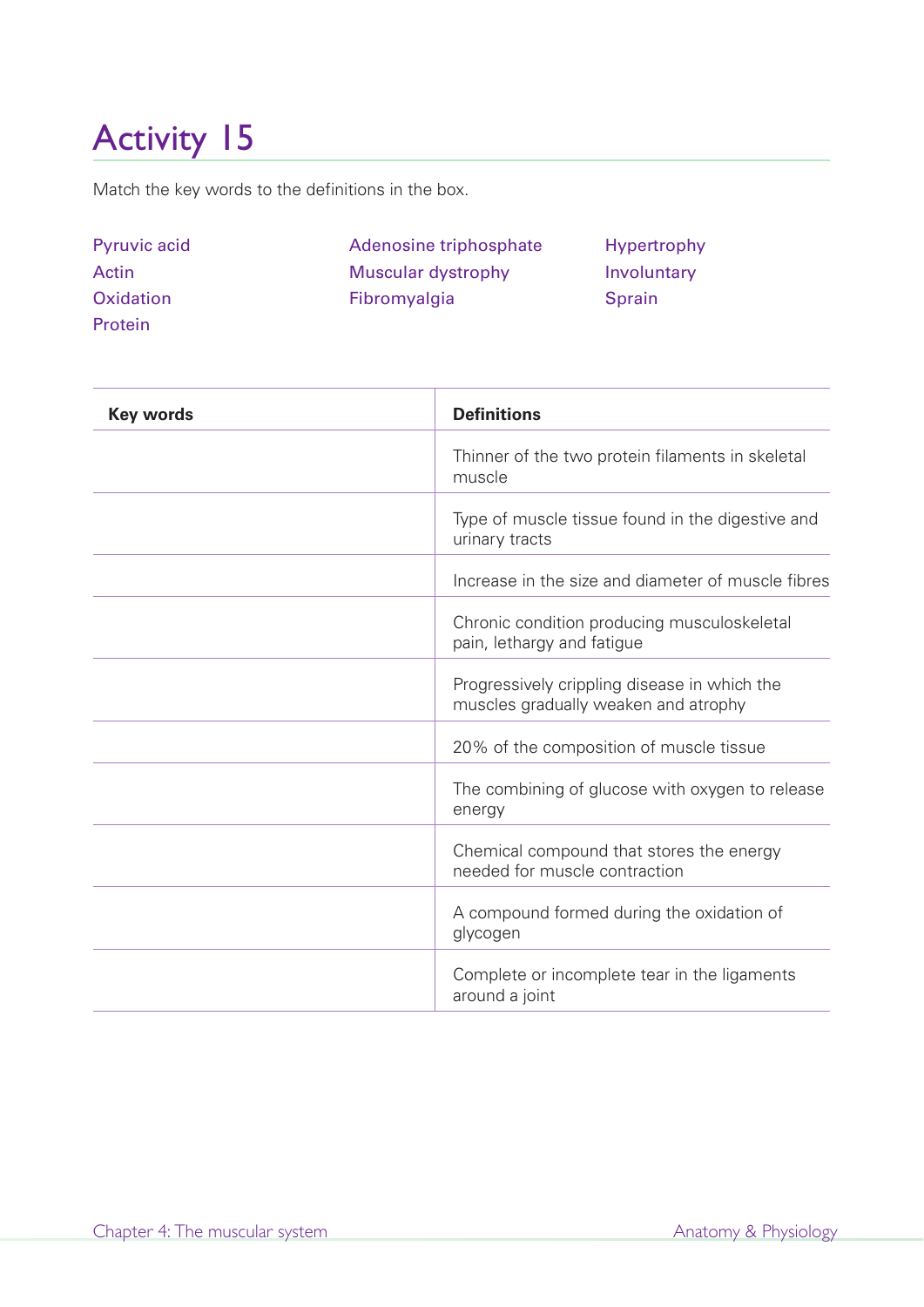## Multiple-choice questions - Student book, p139

### **1. Which of the following is NOT a function of the muscular system?**

- a) movement
- b) exchanging of gases
- c) production of heat
- d) maintaining posture

### **2. A voluntary muscle will only contract if a stimulus is applied to it via a**

- a) sensory nerve
- b) motor nerve
- c) mixed nerve
- d) none of the above

### **3. A tendon attaches**

- a) muscle to bone
- b) muscle to ligament
- c) bone to bone
- d) none of the above

### **4. Where would you NOT find involuntary muscle tissue?**

- a) stomach
- b) bladder
- c) brain
- d) heart

### **5. The fuel for muscle contraction is provided by**

- a) ATP
- b) glucose
- c) pyruvic acid
- d) actin and myosin

### **6. Which of the following statements is TRUE?**

- a) Upon voluntary muscle contraction muscle fibres elongate
- b) The attachment of myosin to actin requires the mineral sodium
- c) The merging of actin and myosin filaments causes the muscle fibres to shorten and thicken on contraction
- d) The force of muscle contraction depends on where the muscle fibres are located

### **7. The condition muscle fatigue is caused by**

- a) insufficient oxygen
- b) exhaustion of energy supply
- c) accumulation of lactic acid
- d) all of the above
- **8. The state of continuous partial contraction of muscles is known as**
	- a) atrophy
	- b) muscle tone
	- c) hypertrophy
	- d) none of the above

### **9. Which of the following statements is FALSE?**

- a) During exercise there is an increased return of venous blood to the heart
- b) During exercise a muscle may receive as much as 15 times its normal flow of blood
- c) The presence of lactic acid in the blood stimulates the respiratory centre in the brain, decreasing the rate and depth of breath
- d) The rate and depth of breath remains above normal for a while after strenuous exercise has ceased

### **10. Which of the following statements is TRUE?**

- a) Muscles with less than the normal degree of tone are said to be spastic
- b) Good muscle tone may be recognised by the muscles appearing firm and rounded
- c) An increase in the size and diameter of the muscle fibres leads to a condition called atrophy
- d) Poor muscle tone is a cause of muscle cramps

### **11. The name of the muscle that closes the mouth is**

- a) risorius
- b) orbicularis oris
- c) orbicularis oculi
- d) levator anguli oris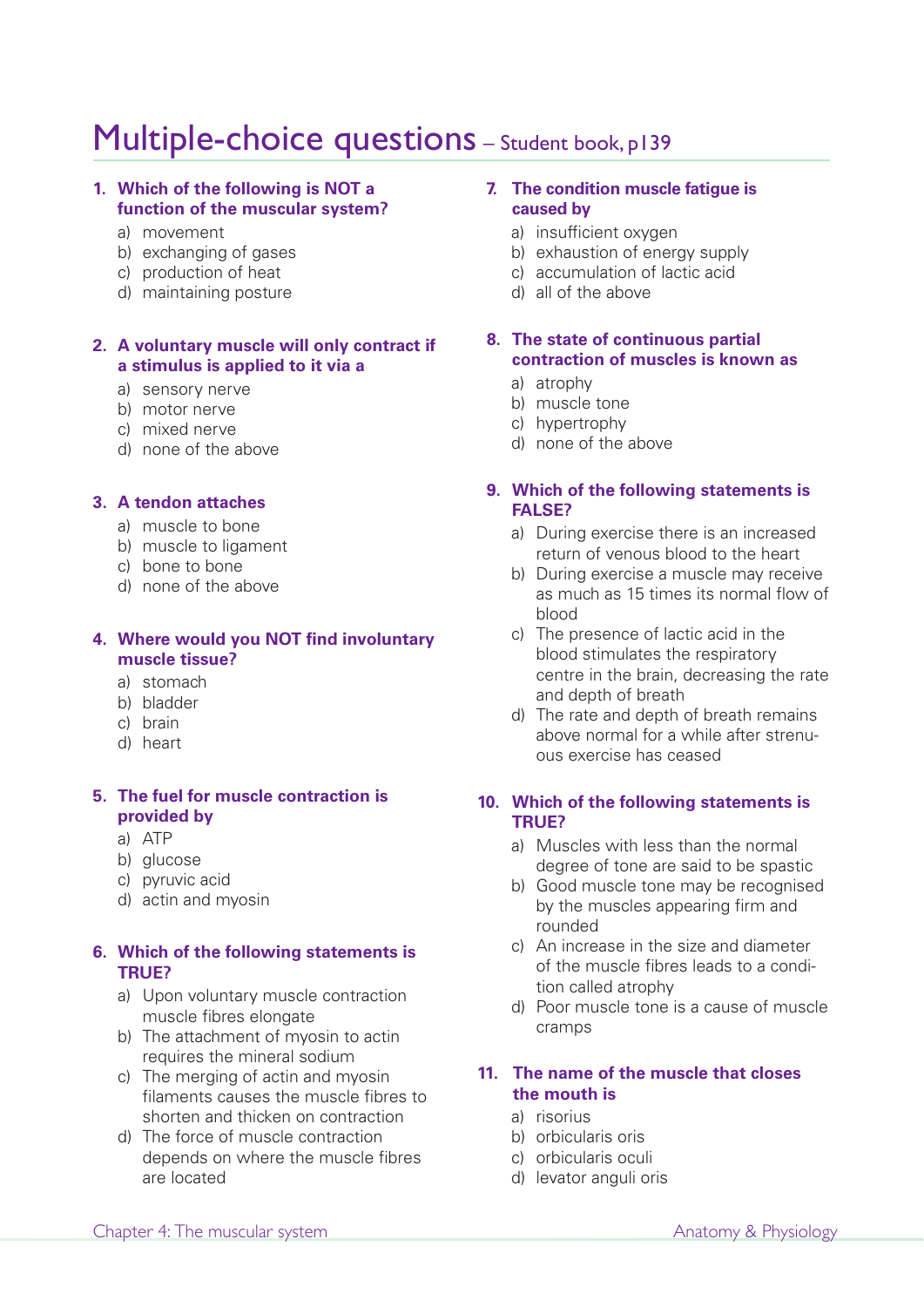### **12. The name of the muscle that turns the head to the opposite side is**

- a) occipitalis
- b) platysma
- c) sternocleidomastoid
- d) frontalis

### **13. The action of the zygomaticus muscle is to**

- a) pull the corner of the mouth sideways and upwards
- b) draw the angle of the mouth upwards
- c) draw the corner of the mouth downwards
- d) raise the jaw

### **14. The facial expression associated with the mentalis muscle is**

- a) pouting
- b) smiling
- c) laughing
- d) grinning

### **15. The facial expression associated with the corrugator muscle is**

- a) puzzled
- b) frowning
- c) snarling
- d) sadness

### **16. The position of the buccinator muscle is**

- a) under the corners of the mouth
- b) at the sides of the nose
- c) over the centre of the chin
- d) in the cheek

### **17. Which of the following muscles does not have an action on the mouth?**

- a) levator labii superioris
- b) depressor anguli oris
- c) levator anguli oris
- d) procerus

### **18. The main muscle of mastication in the face is**

- a) buccinator
- b) mentalis
- c) masseter
- d) none of the above

### **19. The name of the large, triangularshaped muscle in the upper back that raises the shoulder girdle is**

- a) splenius cervicus
- b) trapezius
- c) levator scapula
- d) splenius capitis

### **20. The action of the rhomboid muscles is to**

- a) elevate and adduct the scapula
- b) adduct the humerus
- c) adduct the scapula
- d) abduct the humerus

### **21. The muscle located in the depression above the spine of the scapula is**

- a) teres major
- b) supraspinatus
- c) teres minor
- d) infraspinatus

### **22. Which of the following muscles does NOT flex the forearm?**

- a) biceps
- b) brachialis
- c) pronator teres
- d) triceps

### **23. The action of the hamstring muscles is**

- a) flexion of the hip and knee
- b) flexion of the knee and extension of the hip
- c) extension of the knee and flexion of the hip
- d) adduction of the thigh and flexion of the hip

### **24. The muscle that runs down the lateral aspect of the thigh and is attached to a broad sheet of tendon that strengthens the knee is**

- a) gracilis
- b) tensor fascia lata
- c) sartorius
- d) piriformis

### **25. Which of the following muscles is NOT a plantar flexor of the foot?**

- a) gastrocnemius
- b) tibialis anterior
- c) peroneus longus
- d) soleus